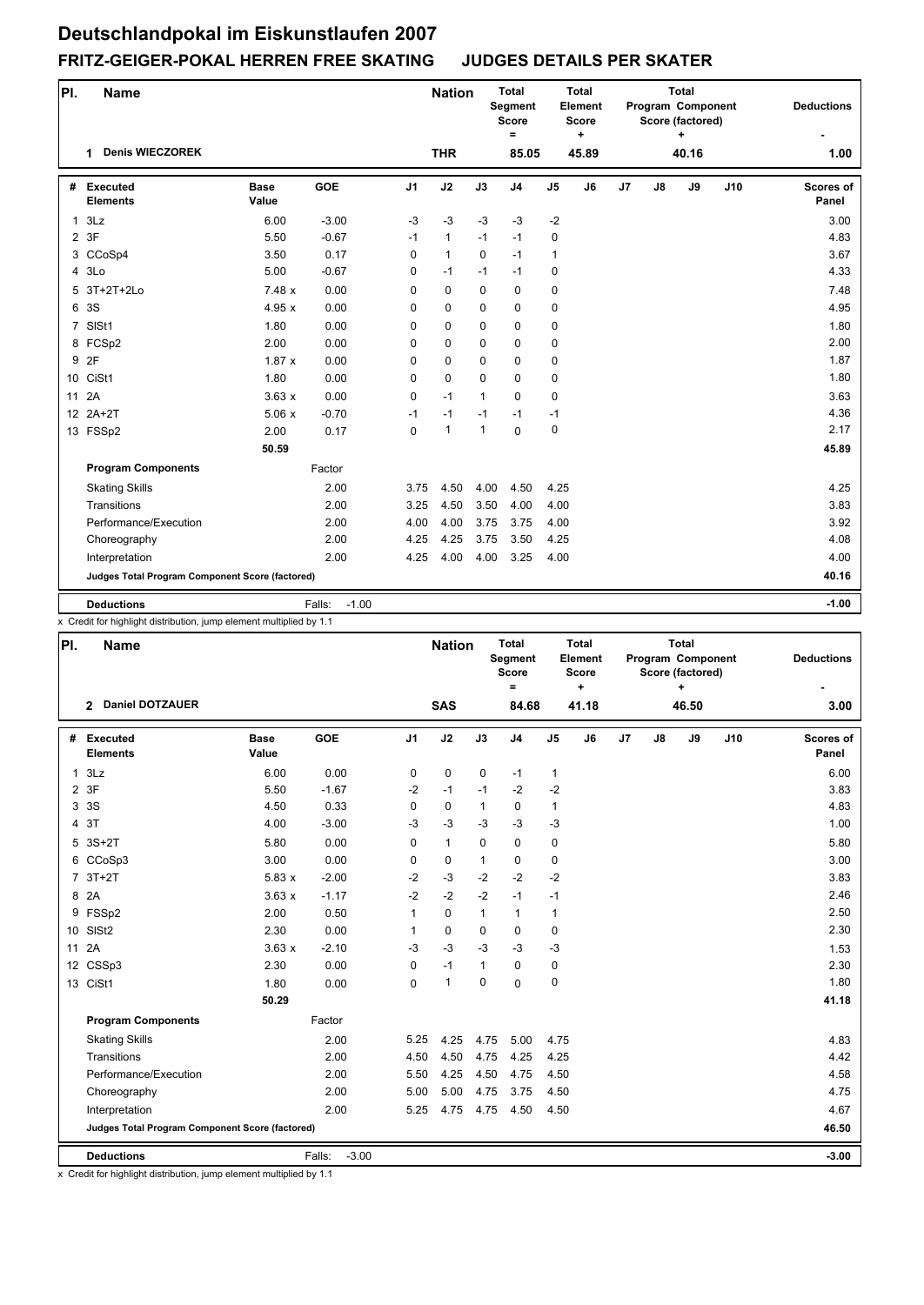| PI.          | <b>Name</b>                                     |                      |            |                | <b>Nation</b>  |              | Total<br>Segment<br><b>Score</b><br>$=$ |                | <b>Total</b><br>Element<br><b>Score</b><br>$\ddot{}$ |                |    | <b>Total</b><br>Program Component<br>Score (factored)<br>÷ |     | <b>Deductions</b>  |
|--------------|-------------------------------------------------|----------------------|------------|----------------|----------------|--------------|-----------------------------------------|----------------|------------------------------------------------------|----------------|----|------------------------------------------------------------|-----|--------------------|
|              | <b>Matti LANDGRAF</b><br>3                      |                      |            |                | <b>SAS</b>     |              | 82.62                                   |                | 39.44                                                |                |    | 43.18                                                      |     | 0.00               |
| #            | Executed<br><b>Elements</b>                     | <b>Base</b><br>Value | <b>GOE</b> | J <sub>1</sub> | J2             | J3           | J <sub>4</sub>                          | J <sub>5</sub> | J6                                                   | J <sub>7</sub> | J8 | J9                                                         | J10 | Scores of<br>Panel |
| $\mathbf{1}$ | $3T+2T$                                         | 5.30                 | 1.00       | 1              | $\overline{2}$ | $\mathbf{1}$ | $\pmb{0}$                               | 1              |                                                      |                |    |                                                            |     | 6.30               |
|              | $2.3S+2T$                                       | 5.80                 | 1.00       | 1              | $\overline{2}$ | $\mathbf{1}$ | $\mathbf{1}$                            | $\mathbf{1}$   |                                                      |                |    |                                                            |     | 6.80               |
|              | 3 CSSp1                                         | 1.70                 | 0.00       | 0              | $\mathbf 0$    | $\mathbf 0$  | $\mathbf 0$                             | $\mathbf 0$    |                                                      |                |    |                                                            |     | 1.70               |
|              | 4 2Lo                                           | 1.50                 | 0.00       | 0              | $\mathbf 0$    | $\Omega$     | $\Omega$                                | 0              |                                                      |                |    |                                                            |     | 1.50               |
| 5            | 3T                                              | 4.00                 | 0.67       | $\mathbf{1}$   | $\mathbf{1}$   | $\mathbf{1}$ | $\mathbf 0$                             | 0              |                                                      |                |    |                                                            |     | 4.67               |
| 6            | 2S                                              | 1.43x                | 0.00       | $\mathbf 0$    | $\mathbf 0$    | $\Omega$     | $\mathbf 0$                             | $\pmb{0}$      |                                                      |                |    |                                                            |     | 1.43               |
|              | 7 FSSp2                                         | 2.00                 | 0.17       | 1              | $\mathbf{1}$   | $\mathbf 0$  | $\mathbf 0$                             | 0              |                                                      |                |    |                                                            |     | 2.17               |
|              | 8 SISt1                                         | 1.80                 | 0.00       | 0              | $\mathbf 0$    | $\Omega$     | $\Omega$                                | $-1$           |                                                      |                |    |                                                            |     | 1.80               |
| 9            | 2Lz                                             | 2.09x                | $-0.30$    | $-1$           | $-1$           | $\mathbf 0$  | $-1$                                    | $-1$           |                                                      |                |    |                                                            |     | 1.79               |
|              | 10 2A+2T+1Lo                                    | 5.61x                | 0.00       | 0              | $\mathbf 0$    | $\mathbf 0$  | $\mathbf 0$                             | 0              |                                                      |                |    |                                                            |     | 5.61               |
|              | 11 CiSt1                                        | 1.80                 | 0.00       | 0              | $\Omega$       | $\Omega$     | $\Omega$                                | 0              |                                                      |                |    |                                                            |     | 1.80               |
| 12 2F        |                                                 | 1.87x                | 0.00       | 0              | 0              | 0            | $\mathbf 0$                             | 0              |                                                      |                |    |                                                            |     | 1.87               |
|              | 13 CCoSp1                                       | 2.00                 | 0.00       | 0              | $\pmb{0}$      | $\mathbf 0$  | $\Omega$                                | 0              |                                                      |                |    |                                                            |     | 2.00               |
|              |                                                 | 36.90                |            |                |                |              |                                         |                |                                                      |                |    |                                                            |     | 39.44              |
|              | <b>Program Components</b>                       |                      | Factor     |                |                |              |                                         |                |                                                      |                |    |                                                            |     |                    |
|              | <b>Skating Skills</b>                           |                      | 2.00       | 5.25           | 4.25           | 4.75         | 4.50                                    | 4.25           |                                                      |                |    |                                                            |     | 4.50               |
|              | Transitions                                     |                      | 2.00       | 5.00           | 4.00           | 4.50         | 3.75                                    | 4.00           |                                                      |                |    |                                                            |     | 4.17               |
|              | Performance/Execution                           |                      | 2.00       | 4.50           | 4.25           | 5.00         | 4.25                                    | 4.25           |                                                      |                |    |                                                            |     | 4.33               |
|              | Choreography                                    |                      | 2.00       | 5.25           | 4.00           | 4.75         | 4.25                                    | 4.25           |                                                      |                |    |                                                            |     | 4.42               |
|              | Interpretation                                  |                      | 2.00       | 5.25           | 4.00           | 4.50         | 3.50                                    | 4.00           |                                                      |                |    |                                                            |     | 4.17               |
|              | Judges Total Program Component Score (factored) |                      |            |                |                |              |                                         |                |                                                      |                |    |                                                            |     | 43.18              |
|              | <b>Deductions</b>                               |                      |            |                |                |              |                                         |                |                                                      |                |    |                                                            |     | 0.00               |

x Credit for highlight distribution, jump element multiplied by 1.1

| PI.          | <b>Name</b>                                     |                      |            |                | <b>Nation</b> |              | <b>Total</b><br>Segment<br><b>Score</b><br>$=$ |                | <b>Total</b><br>Element<br><b>Score</b><br>÷. |    |    | <b>Total</b><br>Program Component<br>Score (factored)<br>$\ddotmark$ |     | <b>Deductions</b>         |
|--------------|-------------------------------------------------|----------------------|------------|----------------|---------------|--------------|------------------------------------------------|----------------|-----------------------------------------------|----|----|----------------------------------------------------------------------|-----|---------------------------|
|              | <b>Patrick STEIN</b><br>4                       |                      |            |                | <b>BER</b>    |              | 79.81                                          |                | 39.15                                         |    |    | 40.66                                                                |     | 0.00                      |
|              | # Executed<br><b>Elements</b>                   | <b>Base</b><br>Value | <b>GOE</b> | J <sub>1</sub> | J2            | J3           | J <sub>4</sub>                                 | J <sub>5</sub> | J6                                            | J7 | J8 | J9                                                                   | J10 | <b>Scores of</b><br>Panel |
| $\mathbf{1}$ | $2A+3T$                                         | 7.30                 | 0.00       | 0              | $-1$          | $\mathbf{1}$ | 0                                              | 0              |                                               |    |    |                                                                      |     | 7.30                      |
|              | 2 3 S                                           | 4.50                 | $-1.00$    | $-1$           | $-1$          | $-1$         | $-1$                                           | $-1$           |                                               |    |    |                                                                      |     | 3.50                      |
|              | 3 CSSp4                                         | 3.00                 | 0.17       | $\mathbf 0$    | $\mathbf{1}$  | 1            | $\mathbf 0$                                    | $\mathbf 0$    |                                               |    |    |                                                                      |     | 3.17                      |
| 4            | 3T                                              | 4.00                 | 0.67       | $\Omega$       | $\mathbf{1}$  | $\mathbf{1}$ | $\mathbf 0$                                    | $\mathbf{1}$   |                                               |    |    |                                                                      |     | 4.67                      |
| 5            | 2F                                              | 1.70                 | 0.00       | $\Omega$       | 0             | $\Omega$     | $\mathbf 0$                                    | $\pmb{0}$      |                                               |    |    |                                                                      |     | 1.70                      |
|              | 6 CiSt1                                         | 1.80                 | 0.00       | $\Omega$       | $\mathbf{1}$  | $\mathbf 0$  | $\mathbf 0$                                    | $\pmb{0}$      |                                               |    |    |                                                                      |     | 1.80                      |
|              | 7 1S+2T+SEQ                                     | 1.50x                | $-0.60$    | $-2$           | $-3$          | $-2$         | $-1$                                           | $-2$           |                                               |    |    |                                                                      |     | 0.90                      |
| 9            | 2A+2T+2T                                        | 6.49x                | $-1.40$    | $-2$           | $-2$          | $-1$         | $-2$                                           | $-2$           |                                               |    |    |                                                                      |     | 5.09                      |
|              | 10 2Lz                                          | 2.09x                | 0.00       | 0              | $\mathbf 0$   | $-1$         | $\mathbf 0$                                    | 0              |                                               |    |    |                                                                      |     | 2.09                      |
|              | 11 CCoSp4                                       | 3.50                 | 0.00       | 0              | $\mathbf{1}$  | $\mathbf 0$  | 0                                              | 0              |                                               |    |    |                                                                      |     | 3.50                      |
|              | 12 SISt1                                        | 1.80                 | 0.00       | 0              | 0             | $\mathbf 0$  | $\mathbf 0$                                    | 0              |                                               |    |    |                                                                      |     | 1.80                      |
| 13 2A        |                                                 | 3.63x                | 0.00       | 0              | $\pmb{0}$     | $\mathbf 0$  | $\mathbf 0$                                    | $\pmb{0}$      |                                               |    |    |                                                                      |     | 3.63                      |
|              | 14 FSSp                                         | 0.00                 | 0.00       |                |               |              |                                                |                |                                               |    |    |                                                                      |     | 0.00                      |
|              |                                                 | 41.31                |            |                |               |              |                                                |                |                                               |    |    |                                                                      |     | 39.15                     |
|              | <b>Program Components</b>                       |                      | Factor     |                |               |              |                                                |                |                                               |    |    |                                                                      |     |                           |
|              | <b>Skating Skills</b>                           |                      | 2.00       | 4.25           | 4.00          | 4.50         | 4.50                                           | 4.25           |                                               |    |    |                                                                      |     | 4.33                      |
|              | Transitions                                     |                      | 2.00       | 3.25           | 4.00          | 4.25         | 3.50                                           | 3.75           |                                               |    |    |                                                                      |     | 3.75                      |
|              | Performance/Execution                           |                      | 2.00       | 3.25           | 4.25          | 4.50         | 4.00                                           | 3.75           |                                               |    |    |                                                                      |     | 4.00                      |
|              | Choreography                                    |                      | 2.00       | 3.50           | 4.50          | 4.75         | 4.00                                           | 4.25           |                                               |    |    |                                                                      |     | 4.25                      |
|              | Interpretation                                  |                      | 2.00       | 3.75           | 4.25          | 4.75         | 3.25                                           | 4.00           |                                               |    |    |                                                                      |     | 4.00                      |
|              | Judges Total Program Component Score (factored) |                      |            |                |               |              |                                                |                |                                               |    |    |                                                                      |     | 40.66                     |
|              | <b>Deductions</b>                               |                      |            |                |               |              |                                                |                |                                               |    |    |                                                                      |     | 0.00                      |

x Credit for highlight distribution, jump element multiplied by 1.1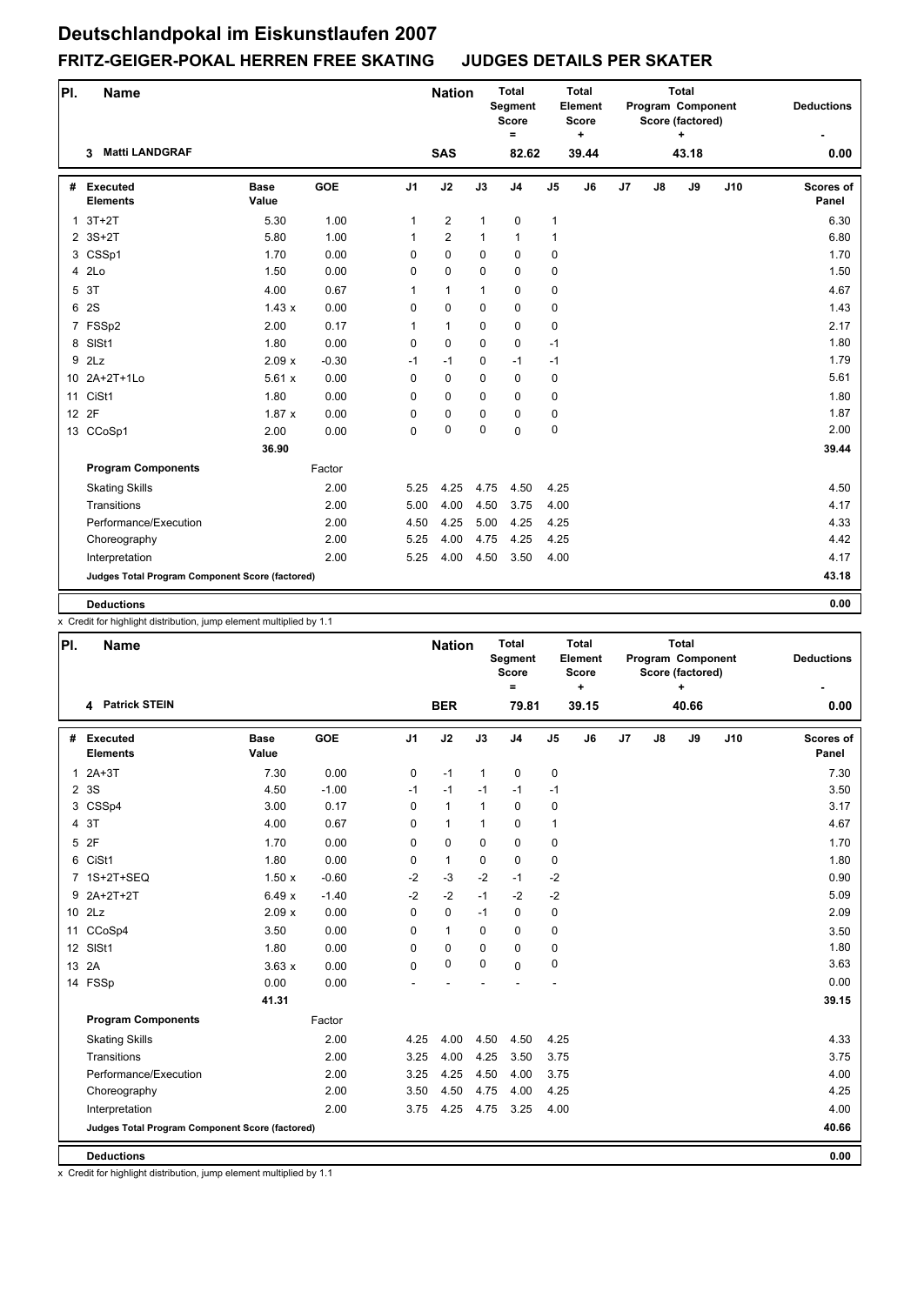| PI.            | <b>Name</b>                                     |                      |            |                | <b>Nation</b> |              | <b>Total</b><br>Segment<br><b>Score</b><br>$\equiv$ |                | <b>Total</b><br>Element<br><b>Score</b><br>÷ |    |               | <b>Total</b><br>Program Component<br>Score (factored)<br>÷ |     | <b>Deductions</b>         |
|----------------|-------------------------------------------------|----------------------|------------|----------------|---------------|--------------|-----------------------------------------------------|----------------|----------------------------------------------|----|---------------|------------------------------------------------------------|-----|---------------------------|
|                | <b>Martin RAPPE</b><br>5                        |                      |            |                | <b>SAS</b>    |              | 77.74                                               |                | 36.58                                        |    |               | 41.16                                                      |     | 0.00                      |
| #              | Executed<br><b>Elements</b>                     | <b>Base</b><br>Value | <b>GOE</b> | J <sub>1</sub> | J2            | J3           | J <sub>4</sub>                                      | J <sub>5</sub> | J6                                           | J7 | $\mathsf{J}8$ | J9                                                         | J10 | <b>Scores of</b><br>Panel |
| $\mathbf{1}$   | 2A                                              | 3.30                 | 0.00       | 0              | $\mathbf{1}$  | 0            | $-1$                                                | 0              |                                              |    |               |                                                            |     | 3.30                      |
|                | $2$ 3T+2T                                       | 5.30                 | 0.00       | 0              | 0             | $\Omega$     | $\mathbf 0$                                         | 0              |                                              |    |               |                                                            |     | 5.30                      |
|                | 3 2Lo                                           | 1.50                 | 0.00       | $\Omega$       | $\mathbf 0$   | $\Omega$     | $\mathbf 0$                                         | $\pmb{0}$      |                                              |    |               |                                                            |     | 1.50                      |
|                | 4 FSSp1                                         | 1.70                 | 0.00       | $\Omega$       | $-2$          | $\Omega$     | $\mathbf 0$                                         | $\mathbf 0$    |                                              |    |               |                                                            |     | 1.70                      |
| 5              | $3S+2T$                                         | 5.80                 | 0.00       | 0              | $\pmb{0}$     | $\mathbf 0$  | 0                                                   | 1              |                                              |    |               |                                                            |     | 5.80                      |
|                | 6 2A                                            | 3.30                 | 0.67       | $\mathbf{1}$   | $\mathbf{1}$  | $\mathbf 0$  | $\mathbf 0$                                         | $\mathbf{1}$   |                                              |    |               |                                                            |     | 3.97                      |
| $\overline{7}$ | SSp2                                            | 1.50                 | 0.00       | $\mathbf 0$    | $-1$          | 0            | 0                                                   | 0              |                                              |    |               |                                                            |     | 1.50                      |
|                | 8 2 S <                                         | 0.44x                | $-0.20$    | $-2$           | $-3$          | $-2$         | $-2$                                                | $-2$           |                                              |    |               |                                                            |     | 0.24                      |
| 9              | SISt1                                           | 1.80                 | 0.00       | 0              | $\mathbf 0$   | $\mathbf 0$  | 0                                                   | $\pmb{0}$      |                                              |    |               |                                                            |     | 1.80                      |
|                | 10 2Lz+2T+2Lo                                   | 5.17x                | $-0.10$    | 0              | 0             | $\Omega$     | $-1$                                                | $-1$           |                                              |    |               |                                                            |     | 5.07                      |
|                | 11 CiSt1                                        | 1.80                 | 0.00       | $\Omega$       | $-1$          | $\Omega$     | $\mathbf 0$                                         | $\mathbf 0$    |                                              |    |               |                                                            |     | 1.80                      |
| 12 2T          |                                                 | 1.43x                | 0.17       | 1              | $\mathbf{1}$  | $\Omega$     | $\mathbf 0$                                         | 0              |                                              |    |               |                                                            |     | 1.60                      |
|                | 13 CCoSp3                                       | 3.00                 | 0.00       | $\mathbf 0$    | $\mathbf 0$   | $\mathbf{1}$ | $\mathbf 0$                                         | $\pmb{0}$      |                                              |    |               |                                                            |     | 3.00                      |
|                |                                                 | 36.04                |            |                |               |              |                                                     |                |                                              |    |               |                                                            |     | 36.58                     |
|                | <b>Program Components</b>                       |                      | Factor     |                |               |              |                                                     |                |                                              |    |               |                                                            |     |                           |
|                | <b>Skating Skills</b>                           |                      | 2.00       | 4.25           | 4.00          | 4.75         | 4.75                                                | 4.50           |                                              |    |               |                                                            |     | 4.50                      |
|                | Transitions                                     |                      | 2.00       | 3.50           | 3.50          | 4.50         | 3.75                                                | 4.00           |                                              |    |               |                                                            |     | 3.75                      |
|                | Performance/Execution                           |                      | 2.00       | 3.75           | 3.75          | 4.50         | 4.25                                                | 4.00           |                                              |    |               |                                                            |     | 4.00                      |
|                | Choreography                                    |                      | 2.00       | 4.50           | 4.25          | 4.25         | 4.25                                                | 4.25           |                                              |    |               |                                                            |     | 4.25                      |
|                | Interpretation                                  |                      | 2.00       | 4.25           | 4.00          | 4.75         | 3.75                                                | 4.00           |                                              |    |               |                                                            |     | 4.08                      |
|                | Judges Total Program Component Score (factored) |                      |            |                |               |              |                                                     |                |                                              |    |               |                                                            |     | 41.16                     |
|                | <b>Deductions</b>                               |                      |            |                |               |              |                                                     |                |                                              |    |               |                                                            |     | 0.00                      |

x Credit for highlight distribution, jump element multiplied by 1.1

| PI.          | Name                                            |                      |                   |                | <b>Nation</b> |             | <b>Total</b><br><b>Segment</b><br><b>Score</b><br>$=$ |                | <b>Total</b><br>Element<br><b>Score</b><br>$\ddot{}$ |    |               | <b>Total</b><br>Program Component<br>Score (factored)<br>+ |     | <b>Deductions</b>         |
|--------------|-------------------------------------------------|----------------------|-------------------|----------------|---------------|-------------|-------------------------------------------------------|----------------|------------------------------------------------------|----|---------------|------------------------------------------------------------|-----|---------------------------|
|              | <b>Christopher BERNECK</b><br>6                 |                      |                   |                | <b>BER</b>    |             | 75.43                                                 |                | 39.75                                                |    |               | 36.68                                                      |     | 1.00                      |
| #            | <b>Executed</b><br><b>Elements</b>              | <b>Base</b><br>Value | <b>GOE</b>        | J <sub>1</sub> | J2            | J3          | J <sub>4</sub>                                        | J <sub>5</sub> | J6                                                   | J7 | $\mathsf{J}8$ | J9                                                         | J10 | <b>Scores of</b><br>Panel |
| $\mathbf{1}$ | 3Lo                                             | 5.00                 | $-3.00$           | $-3$           | $-3$          | $-3$        | $-3$                                                  | $-3$           |                                                      |    |               |                                                            |     | 2.00                      |
|              | 2 3T+2T                                         | 5.30                 | 0.33              | 0              | $\mathbf{1}$  | $\Omega$    | $\mathbf 0$                                           | $\mathbf{1}$   |                                                      |    |               |                                                            |     | 5.63                      |
|              | 3 FSSp2                                         | 2.00                 | 0.00              | 0              | $-1$          | $\Omega$    | $\mathbf 0$                                           | 0              |                                                      |    |               |                                                            |     | 2.00                      |
|              | 4 3S+2T                                         | 5.80                 | $-1.00$           | $-1$           | $-1$          | $-1$        | $-1$                                                  | $-1$           |                                                      |    |               |                                                            |     | 4.80                      |
| 5            | SISt1                                           | 1.80                 | 0.00              | 0              | $\mathbf 0$   | $\mathbf 0$ | 0                                                     | 0              |                                                      |    |               |                                                            |     | 1.80                      |
|              | 6 2A                                            | 3.30                 | 0.00              | 0              | $\mathbf 0$   | $\mathbf 0$ | 0                                                     | $\mathbf 0$    |                                                      |    |               |                                                            |     | 3.30                      |
|              | 7.3S<                                           | 1.43x                | $-0.30$           | $-3$           | $-1$          | $\mathbf 0$ | $-1$                                                  | $-1$           |                                                      |    |               |                                                            |     | 1.13                      |
|              | 8 2A+2T                                         | 5.06x                | 0.00              | 0              | $\mathbf 0$   | $\Omega$    | $\mathbf 0$                                           | $\pmb{0}$      |                                                      |    |               |                                                            |     | 5.06                      |
|              | 9 CUSp2                                         | 2.00                 | $-0.30$           | 0              | $-1$          | $-1$        | $-1$                                                  | $-1$           |                                                      |    |               |                                                            |     | 1.70                      |
|              | 10 3T                                           | 4.40x                | 0.00              | 0              | $\mathbf 0$   | $\Omega$    | $\mathbf 0$                                           | 0              |                                                      |    |               |                                                            |     | 4.40                      |
|              | 11 CiSt1                                        | 1.80                 | 0.00              | $\Omega$       | $\mathbf 0$   | $\Omega$    | $\Omega$                                              | 0              |                                                      |    |               |                                                            |     | 1.80                      |
|              | 12 2A                                           | 3.63x                | 0.00              | 0              | $\mathbf 0$   | 0           | $\mathbf 0$                                           | 0              |                                                      |    |               |                                                            |     | 3.63                      |
|              | 13 CCoSp2                                       | 2.50                 | 0.00              | 0              | $\pmb{0}$     | 0           | $\Omega$                                              | $\pmb{0}$      |                                                      |    |               |                                                            |     | 2.50                      |
|              |                                                 | 44.02                |                   |                |               |             |                                                       |                |                                                      |    |               |                                                            |     | 39.75                     |
|              | <b>Program Components</b>                       |                      | Factor            |                |               |             |                                                       |                |                                                      |    |               |                                                            |     |                           |
|              | <b>Skating Skills</b>                           |                      | 2.00              | 4.50           | 3.75          | 3.75        | 4.00                                                  | 4.00           |                                                      |    |               |                                                            |     | 3.92                      |
|              | Transitions                                     |                      | 2.00              | 3.75           | 3.50          | 3.00        | 3.50                                                  | 3.50           |                                                      |    |               |                                                            |     | 3.50                      |
|              | Performance/Execution                           |                      | 2.00              | 4.00           | 3.25          | 3.50        | 3.75                                                  | 3.75           |                                                      |    |               |                                                            |     | 3.67                      |
|              | Choreography                                    |                      | 2.00              | 4.50           | 3.50          | 3.25        | 3.75                                                  | 3.75           |                                                      |    |               |                                                            |     | 3.67                      |
|              | Interpretation                                  |                      | 2.00              | 4.00           | 3.50          | 3.50        | 3.00                                                  | 3.75           |                                                      |    |               |                                                            |     | 3.58                      |
|              | Judges Total Program Component Score (factored) |                      |                   |                |               |             |                                                       |                |                                                      |    |               |                                                            |     | 36.68                     |
|              | <b>Deductions</b>                               |                      | $-1.00$<br>Falls: |                |               |             |                                                       |                |                                                      |    |               |                                                            |     | $-1.00$                   |

x Credit for highlight distribution, jump element multiplied by 1.1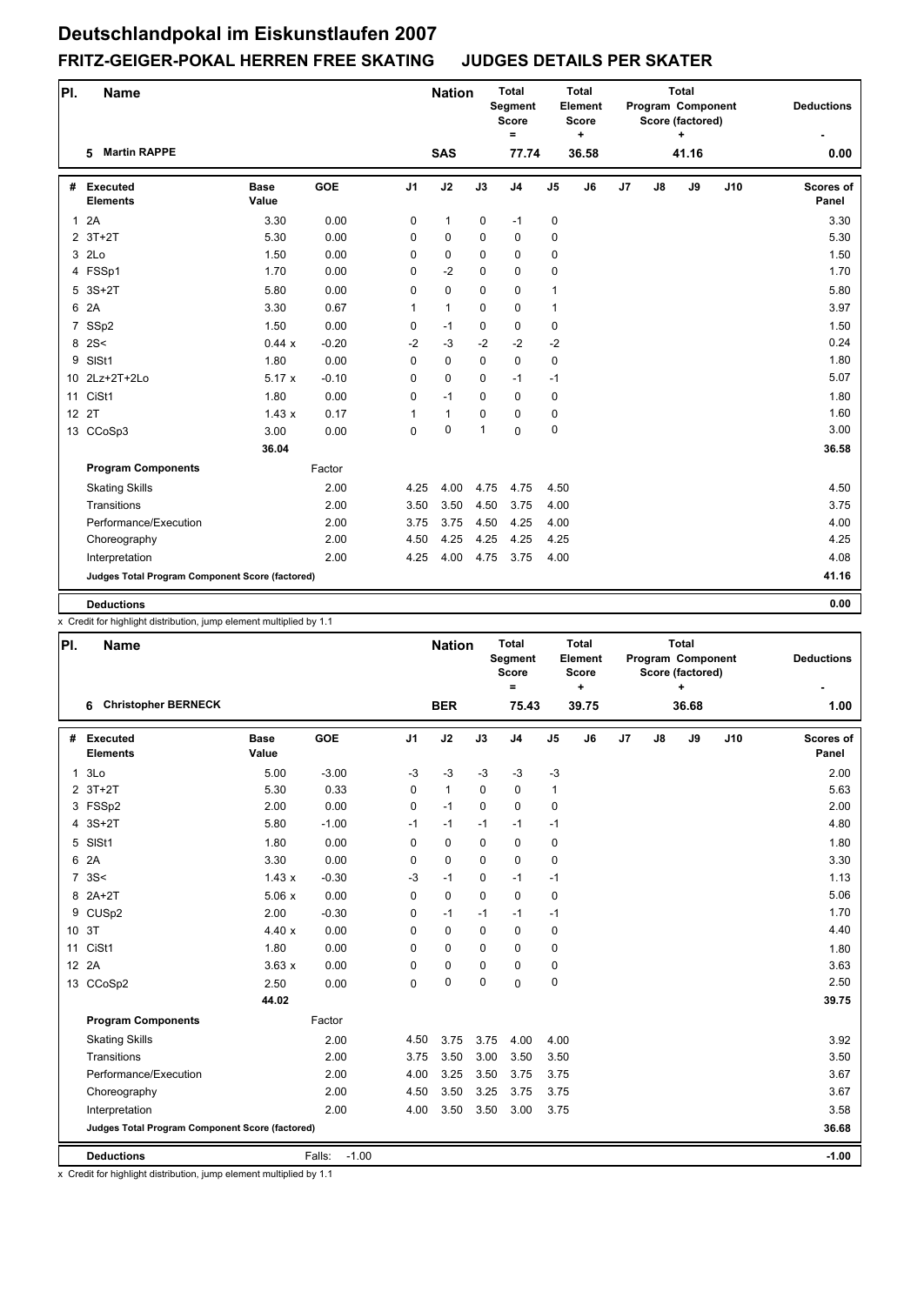| PI.            | <b>Name</b>                                     |                      |            |                | <b>Nation</b> |              | <b>Total</b><br>Segment<br><b>Score</b><br>= |                | <b>Total</b><br>Element<br><b>Score</b><br>٠ |    |               | <b>Total</b><br>Program Component<br>Score (factored)<br>۰. |     | <b>Deductions</b>  |
|----------------|-------------------------------------------------|----------------------|------------|----------------|---------------|--------------|----------------------------------------------|----------------|----------------------------------------------|----|---------------|-------------------------------------------------------------|-----|--------------------|
|                | <b>Peter PFAHL</b><br>7                         |                      |            |                | <b>THR</b>    |              | 68.26                                        |                | 31.94                                        |    |               | 36.32                                                       |     | 0.00               |
| #              | Executed<br><b>Elements</b>                     | <b>Base</b><br>Value | <b>GOE</b> | J <sub>1</sub> | J2            | J3           | J <sub>4</sub>                               | J <sub>5</sub> | J6                                           | J7 | $\mathsf{J}8$ | J9                                                          | J10 | Scores of<br>Panel |
| $\mathbf{1}$   | $2A+2T$                                         | 4.60                 | 0.00       | 0              | $-1$          | $\mathbf{1}$ | 0                                            | 0              |                                              |    |               |                                                             |     | 4.60               |
|                | $2 \, 3S <$                                     | 1.30                 | $-0.63$    | $-3$           | $-3$          | $-1$         | $-2$                                         | $-1$           |                                              |    |               |                                                             |     | 0.67               |
|                | 3 FCSp1                                         | 1.70                 | $-0.20$    | 0              | $-1$          | $-1$         | $-1$                                         | 0              |                                              |    |               |                                                             |     | 1.50               |
|                | 4 2A                                            | 3.30                 | 0.00       | 0              | $\mathbf 0$   | $\Omega$     | $\mathbf 0$                                  | 0              |                                              |    |               |                                                             |     | 3.30               |
| 5              | SIS <sub>t2</sub>                               | 2.30                 | 0.00       | 0              | $\mathbf 0$   | $\mathbf 0$  | $\mathbf 0$                                  | 0              |                                              |    |               |                                                             |     | 2.30               |
| 6              | 1Lo                                             | 0.55x                | $-0.03$    | 0              | $-1$          | $\Omega$     | $\mathbf 0$                                  | $-1$           |                                              |    |               |                                                             |     | 0.52               |
| $\overline{7}$ | 2A                                              | 3.63x                | 0.00       | $\mathbf 0$    | $\mathbf 0$   | $\mathbf 0$  | $\mathbf 0$                                  | $\mathbf 0$    |                                              |    |               |                                                             |     | 3.63               |
|                | 8 2F+2T+2T                                      | 4.73x                | $-0.30$    | $-1$           | $-1$          | $\Omega$     | $-1$                                         | $-1$           |                                              |    |               |                                                             |     | 4.43               |
| 9              | CCoSp1                                          | 2.00                 | $-0.10$    | $\mathbf 0$    | $-1$          | $\mathbf 0$  | $-1$                                         | 0              |                                              |    |               |                                                             |     | 1.90               |
|                | 10 2Lz                                          | 2.09x                | 0.00       | 0              | $\mathbf 0$   | $-1$         | $\mathbf 0$                                  | 0              |                                              |    |               |                                                             |     | 2.09               |
| 11             | CiSt1                                           | 1.80                 | 0.00       | $\Omega$       | $\Omega$      | $\Omega$     | $-1$                                         | 0              |                                              |    |               |                                                             |     | 1.80               |
|                | 12 2F+2T                                        | 3.30x                | $-0.10$    | $-1$           | $-1$          | 0            | $\mathbf 0$                                  | 0              |                                              |    |               |                                                             |     | 3.20               |
|                | 13 CSSp2                                        | 2.00                 | 0.00       | 0              | $-1$          | $\mathbf 0$  | $\mathbf 0$                                  | 0              |                                              |    |               |                                                             |     | 2.00               |
|                |                                                 | 33.30                |            |                |               |              |                                              |                |                                              |    |               |                                                             |     | 31.94              |
|                | <b>Program Components</b>                       |                      | Factor     |                |               |              |                                              |                |                                              |    |               |                                                             |     |                    |
|                | <b>Skating Skills</b>                           |                      | 2.00       | 4.00           | 3.25          | 4.25         | 3.50                                         | 3.75           |                                              |    |               |                                                             |     | 3.75               |
|                | Transitions                                     |                      | 2.00       | 3.00           | 3.25          | 3.75         | 2.75                                         | 3.25           |                                              |    |               |                                                             |     | 3.17               |
|                | Performance/Execution                           |                      | 2.00       | 4.50           | 3.50          | 4.25         | 3.75                                         | 3.50           |                                              |    |               |                                                             |     | 3.83               |
|                | Choreography                                    |                      | 2.00       | 4.50           | 4.00          | 4.25         | 3.25                                         | 3.25           |                                              |    |               |                                                             |     | 3.83               |
|                | Interpretation                                  |                      | 2.00       | 4.25           | 3.50          | 4.00         | 3.25                                         | 3.25           |                                              |    |               |                                                             |     | 3.58               |
|                | Judges Total Program Component Score (factored) |                      |            |                |               |              |                                              |                |                                              |    |               |                                                             |     | 36.32              |
|                | <b>Deductions</b>                               |                      |            |                |               |              |                                              |                |                                              |    |               |                                                             |     | 0.00               |

x Credit for highlight distribution, jump element multiplied by 1.1

| PI.            | <b>Name</b>                                     |                      |                   |                | <b>Nation</b> |             | <b>Total</b><br>Segment<br><b>Score</b><br>$=$ |                | <b>Total</b><br>Element<br>Score<br>٠ |    |               | <b>Total</b><br>Program Component<br>Score (factored)<br>٠ |     | <b>Deductions</b>         |
|----------------|-------------------------------------------------|----------------------|-------------------|----------------|---------------|-------------|------------------------------------------------|----------------|---------------------------------------|----|---------------|------------------------------------------------------------|-----|---------------------------|
|                | <b>Imin KURASHVILI</b><br>8                     |                      |                   |                | <b>BAY</b>    |             | 61.64                                          |                | 32.30                                 |    |               | 31.34                                                      |     | 2.00                      |
| #              | <b>Executed</b><br><b>Elements</b>              | <b>Base</b><br>Value | <b>GOE</b>        | J <sub>1</sub> | J2            | J3          | J <sub>4</sub>                                 | J <sub>5</sub> | J6                                    | J7 | $\mathsf{J}8$ | J9                                                         | J10 | <b>Scores of</b><br>Panel |
| $\mathbf{1}$   | 3Lz                                             | 6.00                 | $-3.00$           | $-3$           | $-3$          | $-3$        | $-3$                                           | $-3$           |                                       |    |               |                                                            |     | 3.00                      |
| $\overline{2}$ | 3F                                              | 5.50                 | $-1.00$           | $-1$           | $-1$          | $-1$        | $-1$                                           | 0              |                                       |    |               |                                                            |     | 4.50                      |
| 3              | 2A                                              | 3.30                 | $-1.40$           | $-2$           | $-2$          | $-2$        | $-2$                                           | $-2$           |                                       |    |               |                                                            |     | 1.90                      |
| 4              | $3F+2T$                                         | 6.80                 | $-1.00$           | $-1$           | $-2$          | $-1$        | $-1$                                           | $-1$           |                                       |    |               |                                                            |     | 5.80                      |
|                | 5 CCoSp3                                        | 3.00                 | $-0.10$           | 0              | $-1$          | $\mathbf 0$ | $-1$                                           | 0              |                                       |    |               |                                                            |     | 2.90                      |
|                | 6 FSSp2                                         | 2.00                 | 0.00              | 0              | $-1$          | $\mathbf 0$ | $\mathbf 0$                                    | 0              |                                       |    |               |                                                            |     | 2.00                      |
| $\overline{7}$ | SISt1                                           | 1.80                 | 0.00              | 0              | 0             | $\mathbf 0$ | $\mathbf 0$                                    | $\pmb{0}$      |                                       |    |               |                                                            |     | 1.80                      |
|                | 8 <sup>3</sup>                                  | 1.43x                | $-1.00$           | $-3$           | $-3$          | $-3$        | $-3$                                           | $-3$           |                                       |    |               |                                                            |     | 0.43                      |
| 9              | 2Lz                                             | 2.09x                | 0.00              | $\mathbf 0$    | $\mathbf 0$   | $-1$        | 0                                              | $\pmb{0}$      |                                       |    |               |                                                            |     | 2.09                      |
|                | 10 CSSp2                                        | 2.00                 | $-0.10$           | $-1$           | $-2$          | $\mathbf 0$ | $\mathbf 0$                                    | 0              |                                       |    |               |                                                            |     | 1.90                      |
| 11             | $2F+2T$                                         | 3.30x                | 0.00              | $\mathbf 0$    | $-1$          | $\Omega$    | $\mathbf 0$                                    | 0              |                                       |    |               |                                                            |     | 3.30                      |
|                | 12 CiSt1                                        | 1.80                 | 0.00              | 0              | $-1$          | $\mathbf 0$ | $\mathbf 0$                                    | 0              |                                       |    |               |                                                            |     | 1.80                      |
|                | 13 1A                                           | 0.88x                | 0.00              | 0              | $-1$          | $\mathbf 0$ | $\mathbf 0$                                    | $\pmb{0}$      |                                       |    |               |                                                            |     | 0.88                      |
|                |                                                 | 39.90                |                   |                |               |             |                                                |                |                                       |    |               |                                                            |     | 32.30                     |
|                | <b>Program Components</b>                       |                      | Factor            |                |               |             |                                                |                |                                       |    |               |                                                            |     |                           |
|                | <b>Skating Skills</b>                           |                      | 2.00              | 3.25           | 3.25          | 3.75        | 3.50                                           | 3.25           |                                       |    |               |                                                            |     | 3.33                      |
|                | Transitions                                     |                      | 2.00              | 2.25           | 3.00          | 3.00        | 3.50                                           | 3.00           |                                       |    |               |                                                            |     | 3.00                      |
|                | Performance/Execution                           |                      | 2.00              | 3.00           | 2.75          | 3.25        | 3.75                                           | 2.75           |                                       |    |               |                                                            |     | 3.00                      |
|                | Choreography                                    |                      | 2.00              | 2.75           | 3.25          | 3.00        | 3.50                                           | 3.25           |                                       |    |               |                                                            |     | 3.17                      |
|                | Interpretation                                  |                      | 2.00              | 2.50           | 3.00          | 3.50        | 3.50                                           | 3.00           |                                       |    |               |                                                            |     | 3.17                      |
|                | Judges Total Program Component Score (factored) |                      |                   |                |               |             |                                                |                |                                       |    |               |                                                            |     | 31.34                     |
|                | <b>Deductions</b>                               |                      | Falls:<br>$-2.00$ |                |               |             |                                                |                |                                       |    |               |                                                            |     | $-2.00$                   |

x Credit for highlight distribution, jump element multiplied by 1.1